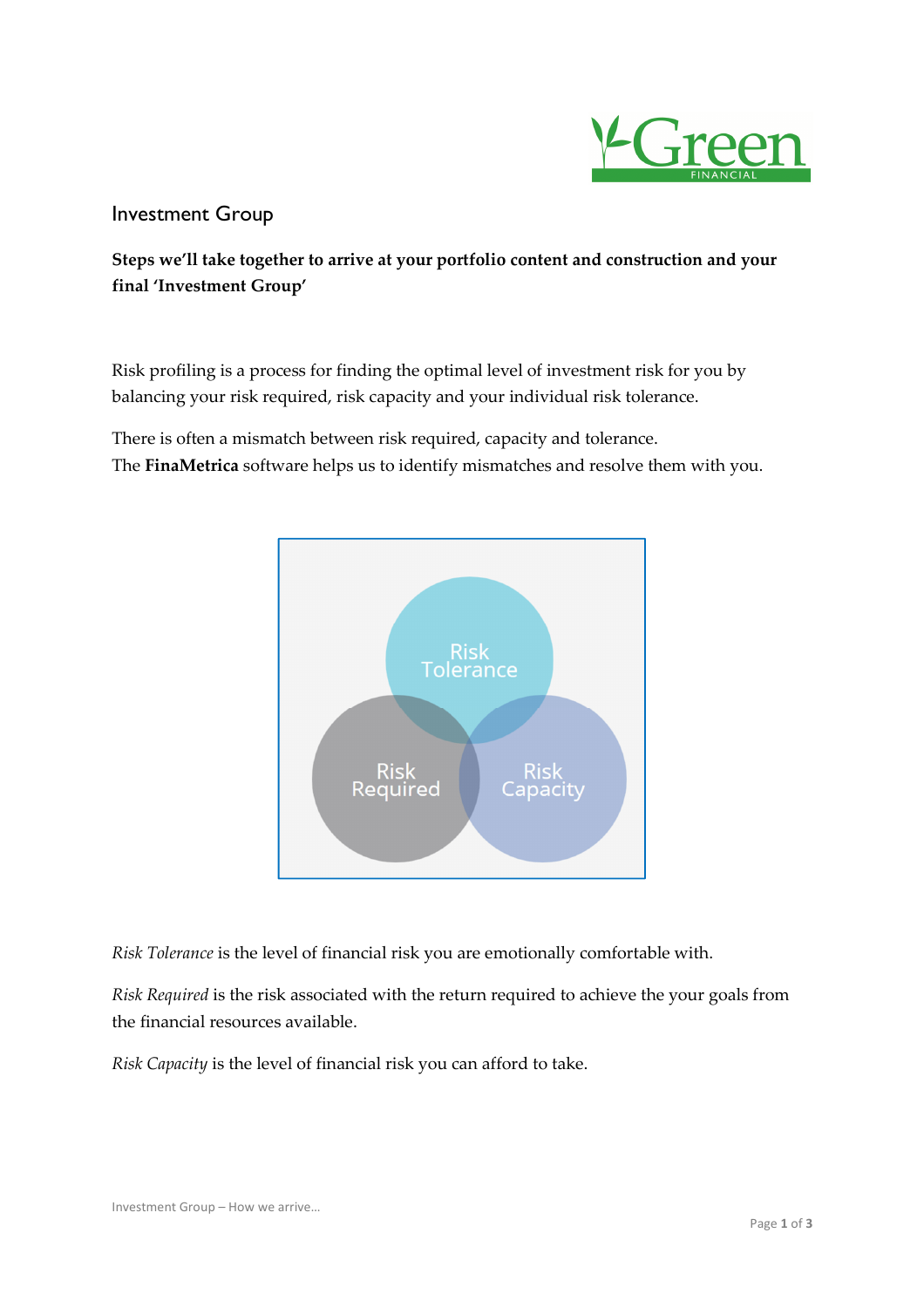The FinaMetrica Risk Tolerance Toolkit measure risk tolerance on a scale of 0 to 100. Scores are Normally distributed with a Mean of 50 and a Standard Deviation of 10.

To make the scores and reports more meaningful, the scale has been divided into seven segments. The middle segment is the Mean ± half a Standard Deviation, i.e. from 45 to 54. Segments either side are then a Standard Deviation higher or lower, with the end segments covering the balance of the high and low 'tails' of the distribution.

> **Risk Group**  $\bar{z}$  $\overline{\mathbf{3}}$  $\overline{4}$  $\overline{\phantom{a}}$  $\epsilon$ **Score Range** Less than 25 25-34 35-44 45-54 55-64 65-74 75 or more **Number in Group** 1%  $696$ 24% 38% 24% 6% 1%

The Risk Group descriptions have been developed by analysing how those whose scores fall into a particular group typically answer the questionnaire. Seventeen of the twenty five questions have been considered in the analysis. These were selected on the basis of their utility in providing a general understanding of the Risk Groups.

After you've completed the Finametrica, we have your Risk Group (RG)

Each of the segments is referred to as a Risk Group.

We consider your actual result, the result you estimated you'd be and we look at the 'Differences' page, so we can consider any outliers or anomalies.

|                |                                               | <b>RISK GROUP</b> |               |                |   |                         |   |                |
|----------------|-----------------------------------------------|-------------------|---------------|----------------|---|-------------------------|---|----------------|
|                | <b>Making Financial Decisions</b>             | $\mathbf{1}$      | $\mathcal{D}$ | $\overline{3}$ | 4 | $\overline{\mathbf{5}}$ | 6 | $\overline{7}$ |
| 03             | Meaning of "Risk"                             |                   |               |                |   |                         | ◎ |                |
|                | Q10 Current Risk-Taking                       |                   |               |                |   |                         | ◎ |                |
|                | Q12 Confidence In Decisions                   |                   |               |                |   |                         | ◎ |                |
| 07             | <b>Feel After Decisions</b>                   |                   |               |                |   |                         |   | ◎              |
| 06             | <b>Losses v Gains</b>                         |                   |               |                |   |                         | ◎ |                |
| Q5             | Job Security v Pay Increase                   |                   |               |                |   |                         | ◎ |                |
|                | <b>Financial Disappointments</b>              |                   |               |                |   |                         |   |                |
| 02             | Adaptability                                  |                   |               |                |   | ◎                       |   |                |
|                | <b>Financial Past</b>                         |                   |               |                |   |                         |   |                |
| Q <sub>9</sub> | <b>Risk Taking?</b>                           |                   |               |                |   |                         | ◎ |                |
|                | Q11 Borrow to Invest                          |                   |               |                |   |                         | ◎ |                |
| 04             | <b>Thrill Investing</b>                       |                   |               |                |   |                         | ◙ |                |
|                | <b>Investment</b>                             |                   |               |                |   |                         |   |                |
|                | Q18 Face vs Real Value                        |                   |               |                |   |                         | ◎ |                |
|                | 014 Downside Comfort                          |                   |               |                |   |                         | ☎ |                |
|                | 019 Risk Changes?                             |                   |               |                |   |                         | ◙ |                |
|                | Q21 10-year Returns                           |                   |               |                |   |                         | ◎ |                |
|                | Q16 Preferred Portfolio                       |                   |               |                |   |                         | ◎ |                |
|                | <b>Borrowing</b>                              |                   |               |                |   |                         |   |                |
| Q23            | <b>Fixed v Variable Interest</b>              |                   |               |                | ◎ |                         |   |                |
|                | <b>Government Benefits and Tax Advantages</b> |                   |               |                |   |                         |   |                |
|                | Take a Risk?<br>022                           |                   |               |                |   |                         | ◎ |                |